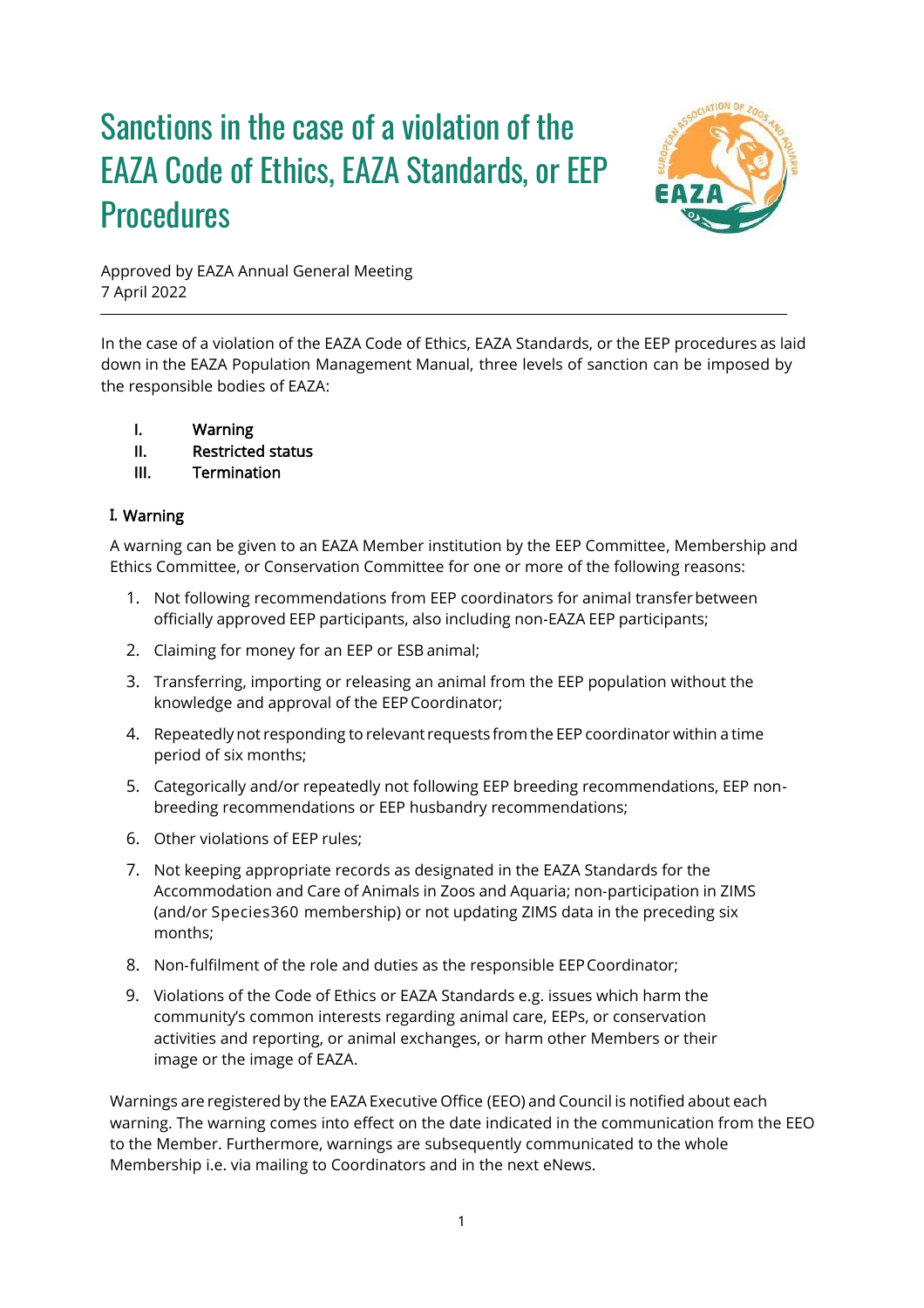If possible, the problem(s) that led to the warning shall be rectified or settled with the respective committees by the Member institution within six months of the warning being issued. The respective Committee liaisons will follow up with the Member prior to the six-month requirement and bring the response to the next meeting of the Committee. The respective Committee will then discuss whether a new warning should be imposed due to the problem(s) not being rectified or settled.

Warnings are automatically purged five years after they have been issued. The exception to this is if Restricted status is imposed on a Member; in which case the warnings are purged at the end of the Restricted status period.

### II. Restricted status

Restricted status can be imposed on an EAZA Member institution by the Executive Committee for the following reasons:

- 1. Following three official warnings from the EEP and/or the Membership and Ethics Committee;
- 2. Severe violations of the EAZA Code of Ethics, or EEP rules (examples of severe violations are actions which are not in line with animal welfare or nature conservation regulations or irresponsible dealing with "surplus" animals).

Restricted status lasts for two years and is registered by the EEO and communicated to the EAZA membership as well as to Coordinators. Relevant partner organisations are also notified. Members with Restricted status cannot be Council members and cannot have any other functional roles in EAZA (e.g. members of EAZA committees, EEP Species Committees, TAGs, etc.). Members with Restricted status cannot attend any EAZA meetings with the exception of the Annual General Meeting, and do not have access to the Member Area of the EAZA website. Members with Restricted status are still required to follow all EEP/ESB rules for the EEP/ESB animals they have already but, cannot acquire new EEP species and lose recommendations for any new EEP species that might have been made prior to the Restricted status that have not yet been transferred.

Restricted status will be lifted after two years if the Member cooperates fully with the EEP(s) and does not receive any new warnings. In order for the restricted status to be lifted:

- The Member provides written confirmation that they commit to following EAZA Codes and Standards and are not aware of any incidences where these may be in violation;
- Both the EEP and Membership and Ethics Committee need to recommend to the Executive Committee that the Member should be brought back to Full Member status and confirm they have no other warnings or ongoing complaints against them;
- If either Committee does not support the reinstatement of the Restricted Member to Full Member, the Committee Chair will submit a detailed report on why this is the case. The final decision to change the membership status stays with the Executive Committee;
- The Executive Committee considers the recommendations in the meeting prior to the deadline of Restricted status ending and in principal decides if the Restricted status can be lifted as per the two-year deadline date;
- If there is a complaint against the Member under investigation, then the Executive Committee can decide to extend the Restricted status for an appropriate time until the complaint is resolved;
- A letter will be sent to the Member with Restricted status to say that they will be reinstated by date X provided no new concerns arise by that date;
- The Executive Director monitors the situation and if no further concerns are raised between the meeting and the deadline then a letter is written from the EAZA Chair to the Member to confirm that the Restricted status is lifted and the Member is returned to Full